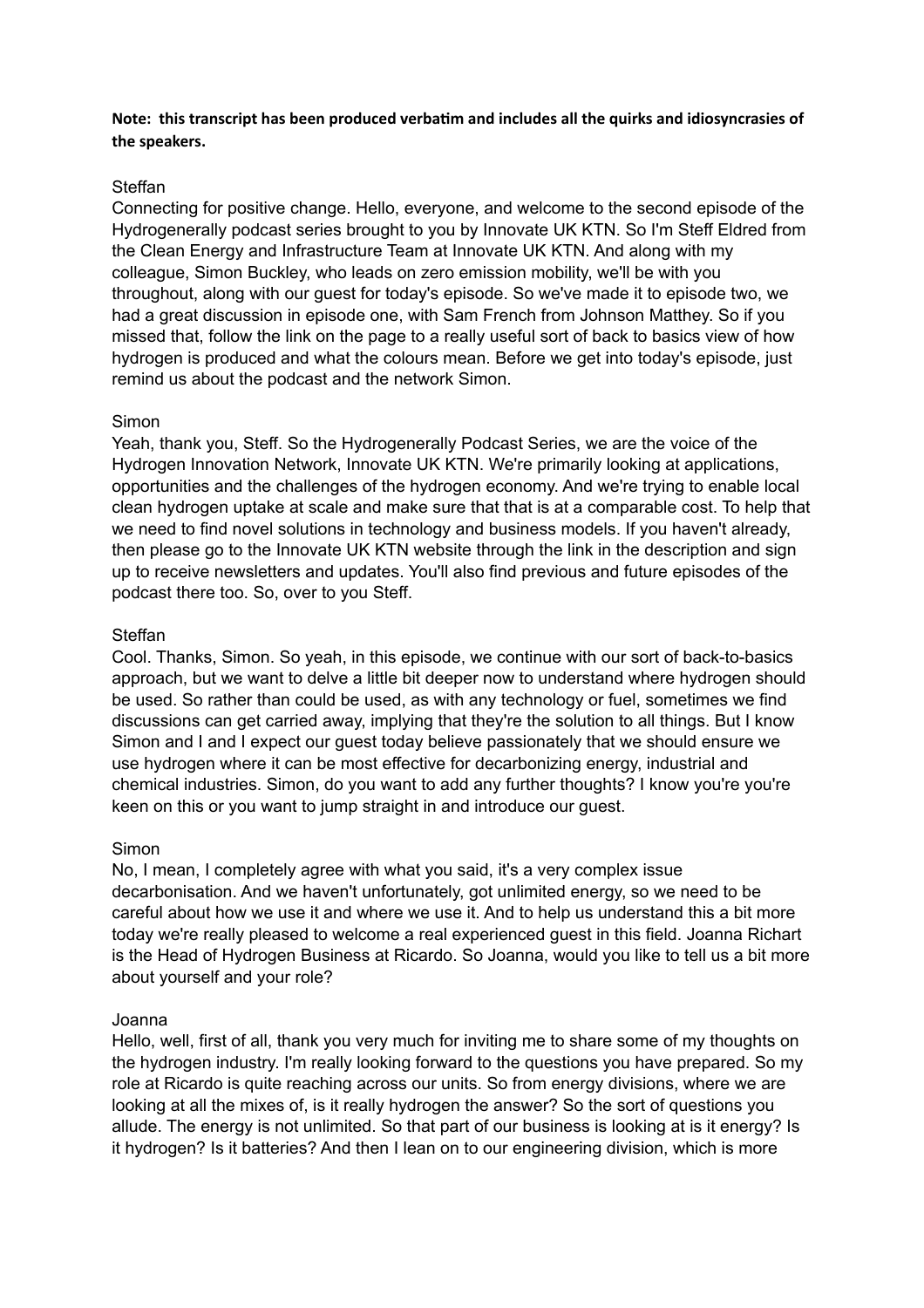looking at the practical applications, the solutions and helping companies bring more buses, more cars, more aeroplanes, more boats, with the hydrogen as a powertrain.

## Steffan

Thanks, Joanna. Yeah, let's, as is the format for these, people will hopefully be starting to get used to this. Now we've got a few questions to prompt the discussion, but hopefully, we'll just have a good conversation about where it should be used. So without further ado, Joanna, to maximise impact, where do you think hydrogen should be used? Is there a kind of priority order that you have in your head for it?

## Joanna

It's a very, very interesting question and I'd probably fire back with a question because when you say to maximise impact, impact on what? Is it impact on hydrogen pricing? Is it impact on the global economy? Is it impact on my life and your life? Ultimately, if the global economy adopts hydrogen it will impact us all. But on a personal level, the best impact I will see, is if I can sit on a bus, that takes me to work and it's hydrogen powered. But on a global level 44% of hydrogen is utilised in the industrial applications. So, if you're talking about what to industrialise first, in order to have biggest demand of hydrogen sorted, probably industrial will be the first sector.

## Steffan

Yeah, I think that's an absolute fair, fair challenge and great to come back with that, because it can mean, you know, when we have this conversation, it could mean different things to so many different people. I think personally in my head, and I think for the Innovation Network, when we talk about sort of maximise impact, I'm thinking about about decarbonisation really, so sort of whether that's UK or global, but you know, what's the biggest impact on decarbonisation? And where can hydrogen play the biggest role in that?

#### Joanna

I think we all know the numbers for a different industry, what percentages of, you know, decarbonisation, they can play. And I think lots of the global roadmaps are following that pattern. So the industries that are the most polluting are being pushed hardest to start decarbonizing first, but then that is probably the level of the biggest impact might be where it's easiest to implement. So let's say automotive industry, there is definitely a lot of cars on the road but in order to change them all, is a massive task. Meanwhile, if we're looking at it more local level, and the buses that go in city centres cleaner zone, it's probably a lot more enclosed environment. And therefore, it's a lot easier to combine the supply and demand and actually make the change happen, be it on the local level, but it's something that can be done and in my mind, the biggest impact is when the talking stops and doing starts.

# Steffan

Yeah, great. Thank you. I mean, a picture I've got, in my mind is I'm sure you're familiar, and our listeners will be familiar with the clean hydrogen ladder, sort of picture from Michael Liebreich, where, you know, it talks about the the industrial side, fertilisers, that type of thing where it's, you know, it's a no brainer, absolutely hydrogen is going to sort of win out there. Whereas as you move down, and you get through shipping aviation and then into sort of local urban, you know, transport solution and that type of thing. It's, um, you know, it just doesn't necessarily make sense, or it's not competitive against other solutions. Yeah. Have you got any thoughts on that Simon?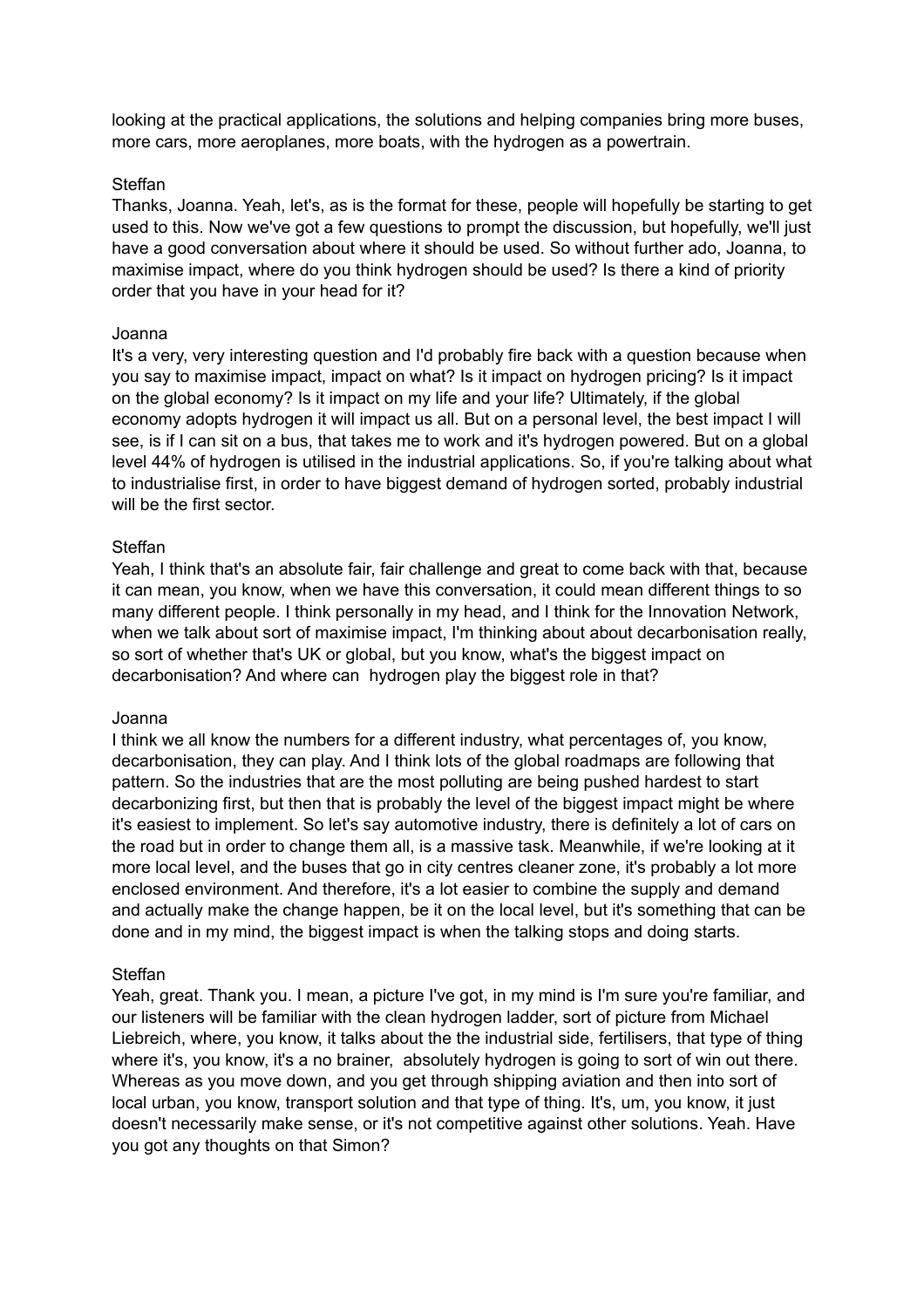# Simon

Yeah, I was going to add in on the bus front, because obviously, there's two technologies at play and they're actually, they combine really nicely as well. So we should acknowledge that. But there are hydrogen buses, or there are electric buses. There are hydrogen HGVs, there are electric HGVs. And I think those use cases must be really important, depending on what energy source you're going to choose. So do you have any thoughts on what would be most suitable for hydrogen? In terms of like that use case maybe?

## Joanna

Well, I think we have already seen that happening in real life, and we don't even have to go abroad. So we have seen buses working perfectly fine in London, where you have lots of traffic, therefore, they crawling around the whole day. And very often, the batteries are fine, the routes are shorter. So perfect, batteries will do it. The same buses were taken up to Liverpool where it's a little bit more hilly and actually less congested, the buses start going faster, therefore the energy consumption goes up and the same bus just doesn't do the daily route. And that's the same pattern that's happening everywhere around the world. So we see people from Cyprus come and go, forget about electric buses, we have so many hills, that just electric buses wouldn't be applicable. So indeed, that sort of looking at the duty cycle and application and finding the best solution is really, really good. I would probably point out also another aspect, and that's the whole TCO. Because very often, people still feel like batteries will be cheaper. But actually, we have done several simulations now for people when you balancing the size of the battery versus the size of the fuel cell, and you involve the ageing effect. So very often, the batteries if used too much as well, it gets aged very quickly and then you need to start replacing them a lot faster than when you use a hydrogen fuel cell. So looking at it, not just the end user case can it do day one and day five, but can it do in one year's time? And what impact does it make to the end user from the cost point?

#### **Simon**

Thank you. And what would you say to those people who say that you need kind of three times or four times as much energy to run a vehicle? If you're using hydrogen versus electrics, you might be able to have three electric buses versus one hydrogen bus. What would you say to those people?

#### Joanna

I think the people who need to buy three electric buses versus one hydrogen bus already have the answer. They probably know the hydrogen bus will be a lot cheaper than three electric buses. But, again, we don't like to generalise because it's really case by case. So we always advise people before you go into any implementations, any city, just stop for a while, do that energy analysis. Do you even have enough electric connections? Will you be able to charge so many buses? One or two is fine. If you suddenly have 300. Is it not just better on the global landscape to have a hydrogen refuelling station, that filling time is a lot shorter? So you need to look at it from the whole supply and demand together and not just the buying three buses versus one bus.

#### Simon

Okay, thank you. And then aviation, maritime, something the Government is focusing on and how to decarbonize, they're really hard sectors to decarbonize. So what do you think hydrogens role will be in those two sectors?

#### Joanna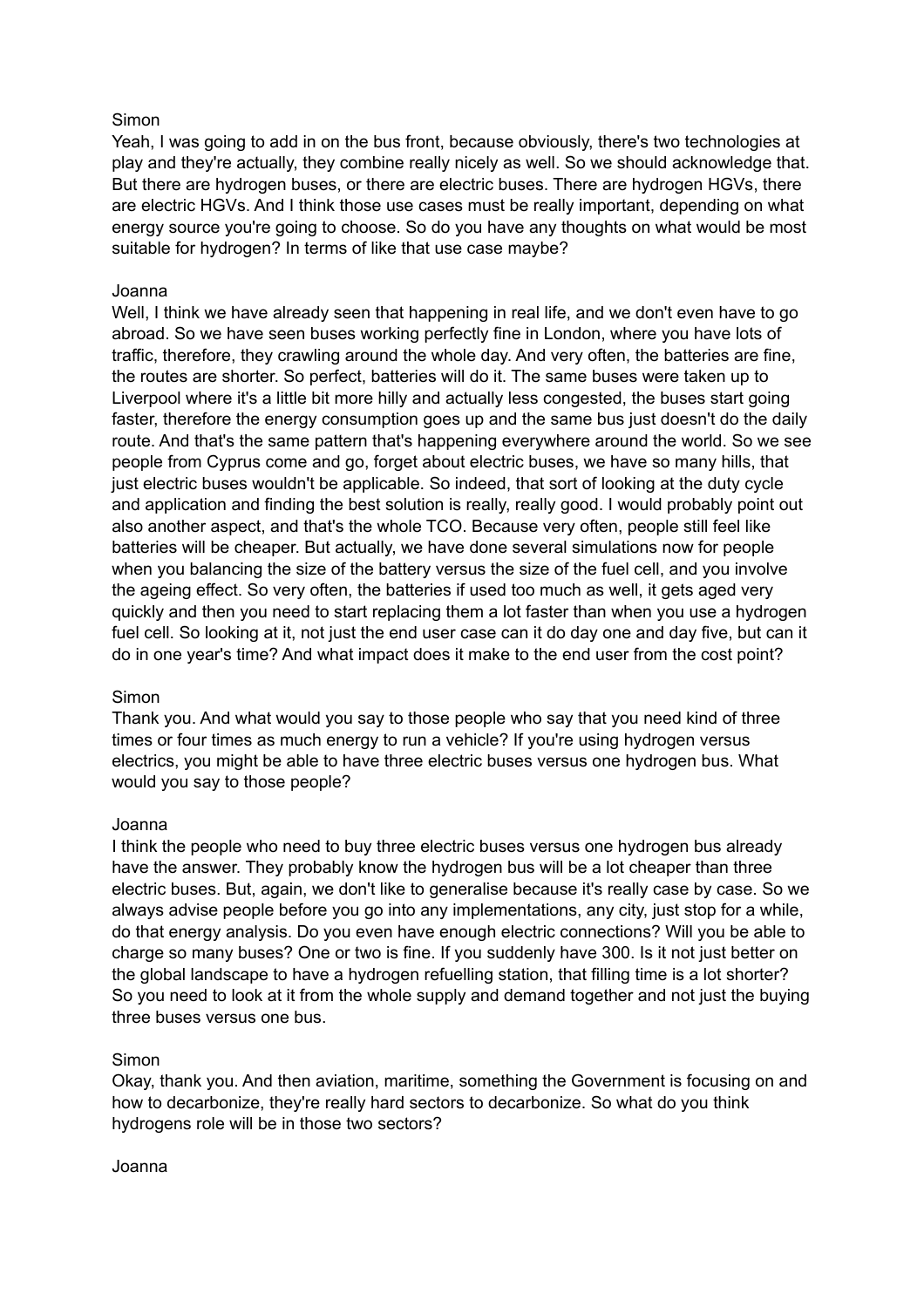It's brilliant that you asked that. It's one area where we now see a lot of demand. It's precisely that, like you say, it's hard to decarbonize, so people need a lot more energy packaged on board. So marine is little bit tricky, because it's a massive number of options. So very often people just say marine, but they don't realise the differences that there are between small taxi ferries versus, or massive sort of Viking Cruises type of ships, they will all have very different energy demands, they all going to different ports, different routes, we don't have all the cargo and the bunkering. It's a huge industry. So just trying to cover it here in few minutes on the podcast is very, very difficult. There might not be just hydrogen, they will be ammonia. So that energy mix there is very worried hydrogen will definitely play a role and can play a role and we are already seeing applications of multi megawatt on some of these big ships looking at using hydrogen. So marine definitely, aerospace as well, big demand now, the beauty of hydrogen fuel cells over batteries is that actually you can get a lot less weight and therefore you can fly further with the same sort of payload. And that to people who want to fly, matters. So can they carry the passengers? Can they fly from A to B? And it needs to be done very safely. So finding companies who can do that sort of support of safety, hydrogen, it's all very novel. It's very tricky. But the demand is there and people who are starting to play in that field will definitely see lots of business coming their way.

## Steffan

I was interested to move on to aviation and shipping because I thought your favourite topic of buses was clearly going to come up at some point. So I think it was around that previous conversation, I just thought maybe I'd jump in with a shameless plug, really, which is just to say that I think I think Ricardo and KTN probably share this, this sort of overlapping view that it's not all about one and not the other. So in terms of batteries and hydrogen, they can work in harmony. And actually, we need to make sure we're working together to develop the solutions. So the shameless plug comes in to say that actually, we have a sister Innovation Network here at KTN, which is the Cross-Sector Battery Systems Innovation Network. So again, you'll be able to get details of that on our site and then on shipping and aviation. We feel it's such a sort of key topic, really and as you say, Joanna, we probably can't do it justice in, you know, a small part of this podcast. So we're aiming for the next episode to focus on those two sectors specifically because you know at KTN we've got a lot of a lot of good friends in those areas, people like Zero Avia, and many others, which we're sure we could think of. So what do you think Joanna, these sort of sectors or hydrogen I suppose for these uses will look like going forward? So perhaps to 2040 or something like that? What do you think the picture will look like then?

#### Joanna

It's very often people think in sectors rather than in countries and I like to kind of reel back, there will be more sort of national approaches and you can see it in maritime you know, you have The IMO, which is making targets for 2050. Now, they might be revised next year in 2023, to see whether they bring some of the decarbonisation targets forward. But actually, some of the nations like the EU and other nations Norway etc, are imposing their own national legislations, which basically pushing that industry forward. And they don't do it just for one, they do it across sectors. So how will the sectors look like? There will be applications available in every one of those sectors, but not necessarily in every country address at the same time.

#### Steffan

Yeah, okay. No, absolutely. Makes sense.